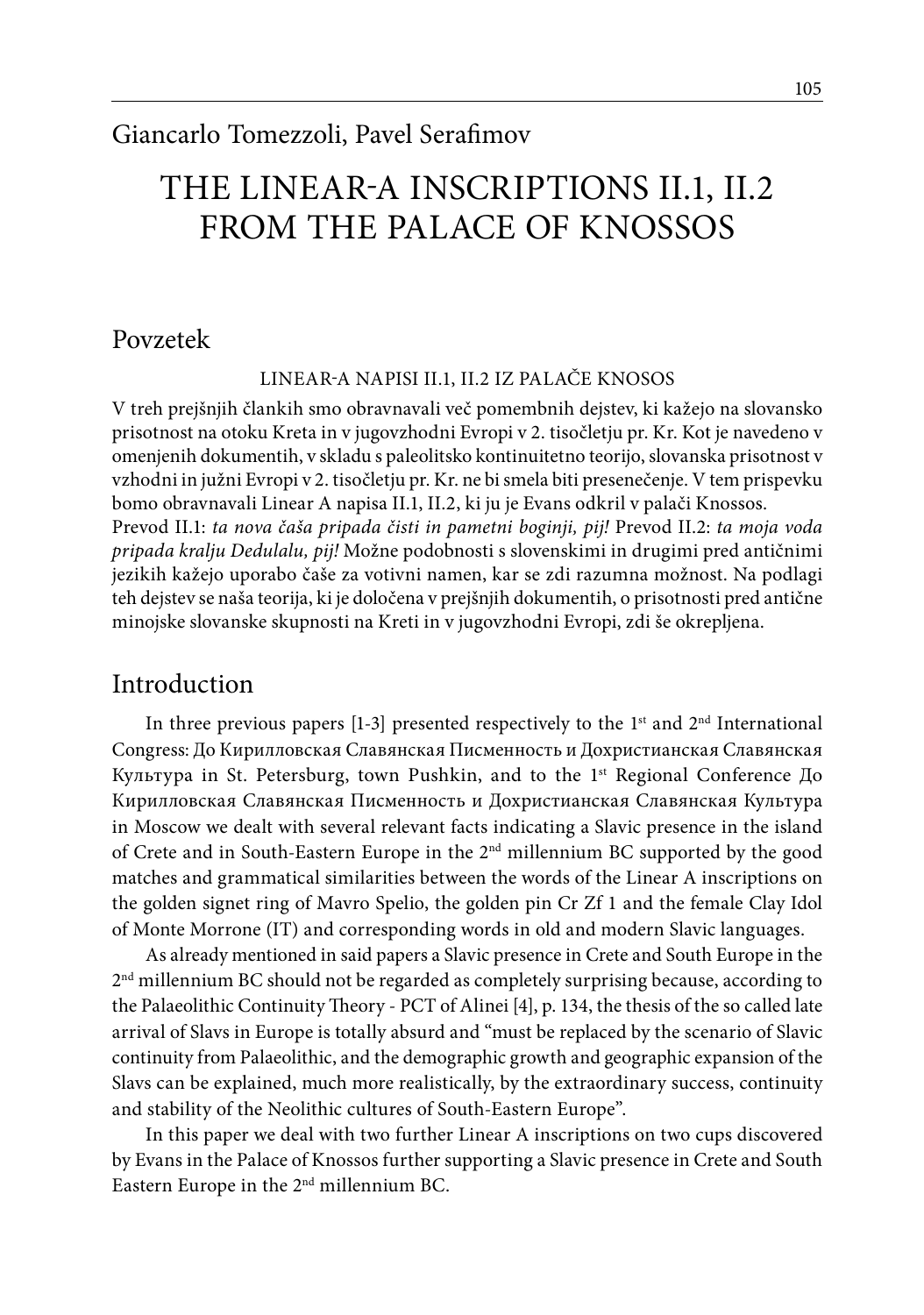# The discovery of the cups

Concerning the discovery of two cups with ink-written inscriptions Evans [5] reported that: "at the immediate East of the South-East Court of the Palace were excavated a series of deep chambers and cell like compartments evidently belonging to an earlier building. The floor of these chambers lay about 5 metres below the present surface and from about 3 metres down quantities of painted pottery of the Middle Minoan Class were found. With the pottery were also found a variety of clay sealings belonging to the period of the Earlier Palace, some with decorative design derived from the XIIth Dynasty scarab style. The upper part of the early constructions on the South-East had evidently made been use of as basement for a wing of the Later Palace. Here were found various vases belonging to its early period, including two cups of quite exceptional interest; the relatively early date of these cups is attested by their forms still showing traces of the characteristic contour of the earlier Minoan painted class, were themselves of plain clay. The interior of both cups is occupied by inscriptions in linear characters written in what appears to be a kind of ink of deep brown or blackish colour. The writing shows a cursive tendency, and there are some variations from the ordinary linear forms. The existence of stops between some of the words or sentences will be noted. So far as the appearance goes, the base of the ink used my have been sepia. It has been extraordinary durable and indelible that it was possible carefully to wash the inner surface of the cups. The lines of the letters show occasionally a tendency to divide, which may point to the use of a reed pen. As a whole the inscriptions present an extraordinary parallelism in their general character to those on the Egyptian *ostraka*. The great value of these ink-written inscriptions is that they give us the first direct evidence of literary materials in the Palace of Knossos other than the inscribed clay tablets. These specimens of penmanship are the work of practised scribes, who, writing in a different manner, had developed independent methods and forms, somewhat variant from that of the other school of scribes who wrote with a pointed instrument. The heaps of broken seals found in the Room of the Archives and elsewhere already suggested the inevitable inference that they had originally belonged to written documents the material of which had perished. Parchment may have been used, and the old Cretan tradition that palm leaves had once been used for writing should not be left out of account. In any case, the proof that writing in ink was practised in the Minoan Palace opens out possibilities of the former existence of literary material of a fuller kind than could be supplied by means of the clay tablets".

Elsewhere Evans [6] reported also that the most remarkable deposit of relics illustrating the most advanced phase of the Third Middle Minoan style, such as tablets and other objects presenting the linear Class A script, was discovered in a large stone cist or repository lying beneath a later pavement. An early magazine to the South-West beneath another later floor delivered a pot with an inscription of the same style. But in the South-East part of the site above the Pillar Chamber belonging to the Middle Minoan Age was a floor-level upon which were found vessels of the Third Middle Minoan class comprising two cups exhibiting round their inner ink written inscriptions of the same linear class. The inscriptions were apparently executed by a reed pen before the final firing of the clay.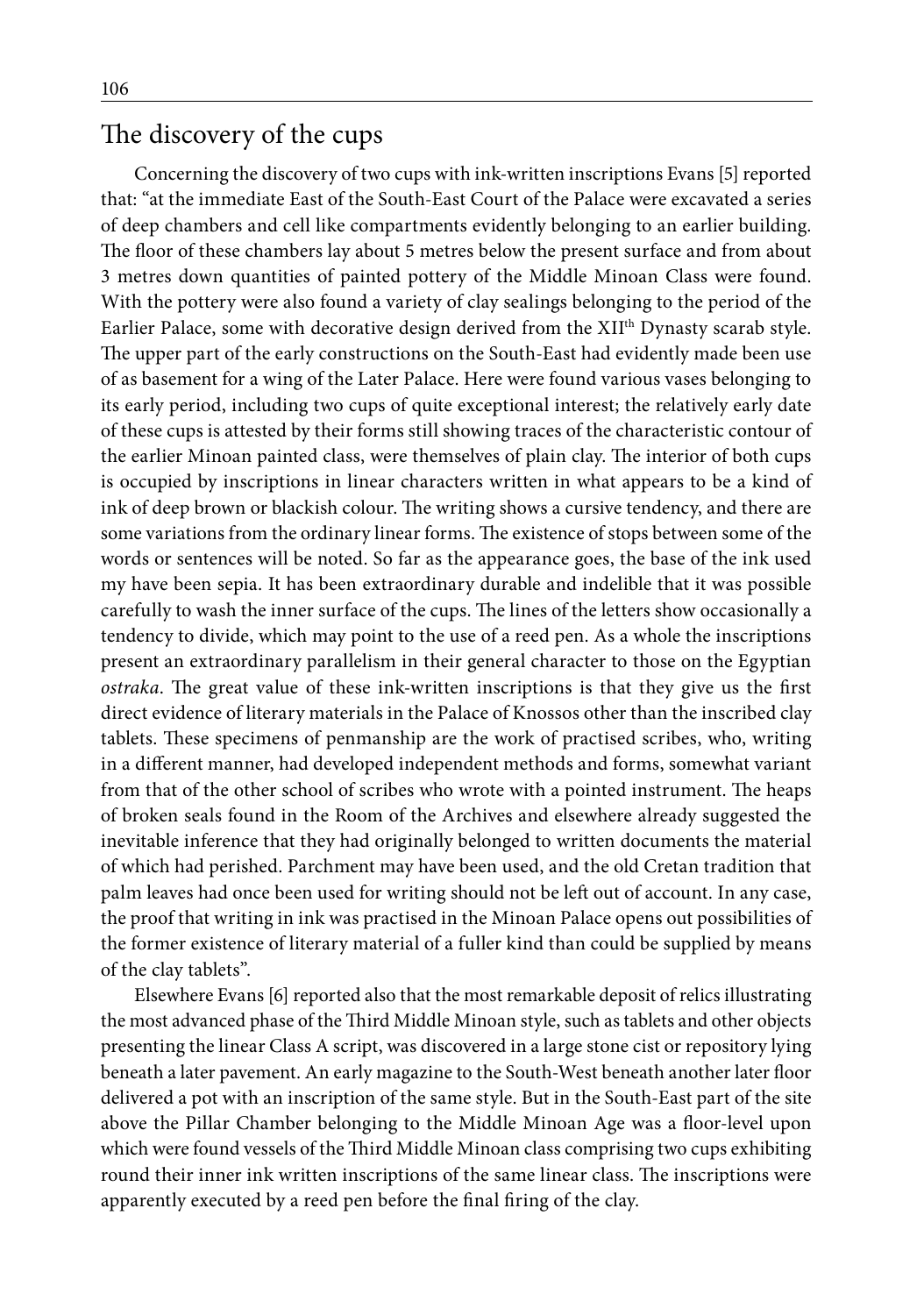# The Inscriptions II.1, II.2

The inscriptions on the cups described by Evans are classified by Brice [7], in his Series II Inscriptions, Incised or painted on Pottery. The information concerning the cups he gives is the following:

II 1 Clay Cup with Ink-Written Inscription from Knossos, Pl. XXII. It was found with characteristic MM III vessels on a later floor level within a pillar room of MM I date, to the south-east Palace site. The inscription was written, before firing, on the interior, in black ink with a reed pen. Her. Mus. 2630.

II 2 Clay Cup with Ink-Written Inscription from Knossos, Pl. XXII, of the same type was found along with, II 1. This cup is the shallower of the two. The small ink-written signs are ranged in two rows, of 11 and 6 signs respectively. Opposite the end of these two rows are the larger characters, about 25 mm. in height, of which there seem to have been three. Her. Mus. 2629, but marked 2699.

The layouts of the cups of the inscriptions II.1 and II.2 are shown in Figs. 1-3.



*Fig. 1: Layouts of the cup and the Linear A inscription II.1; courtesy of the Heraklion Archaeological Museum – Hellenic Ministry of Education, Religious Affairs, Culture & Tourism – Archaeological Receipts Fund*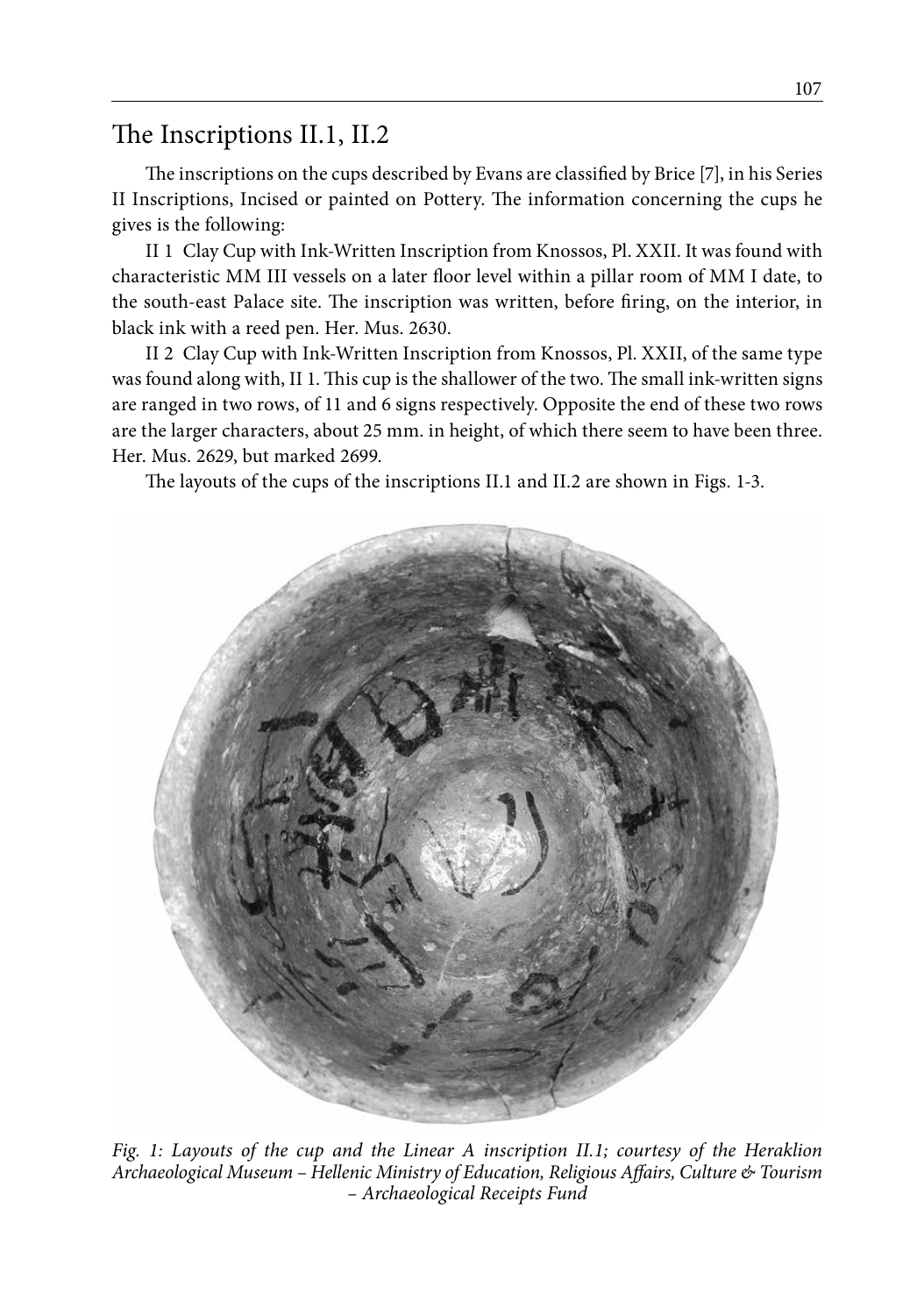

*Fig. 2: Layouts of the cup and the Linear A inscription II.1 [6], Plate XXIIa*



*Fig. 3: Layouts of the cup and the Linear A inscription II.2; courtesy of the Heraklion Archaeological Museum – Hellenic Ministry of Education, Religious Affairs, Culture & Tourism – Archaeological Receipts Fund*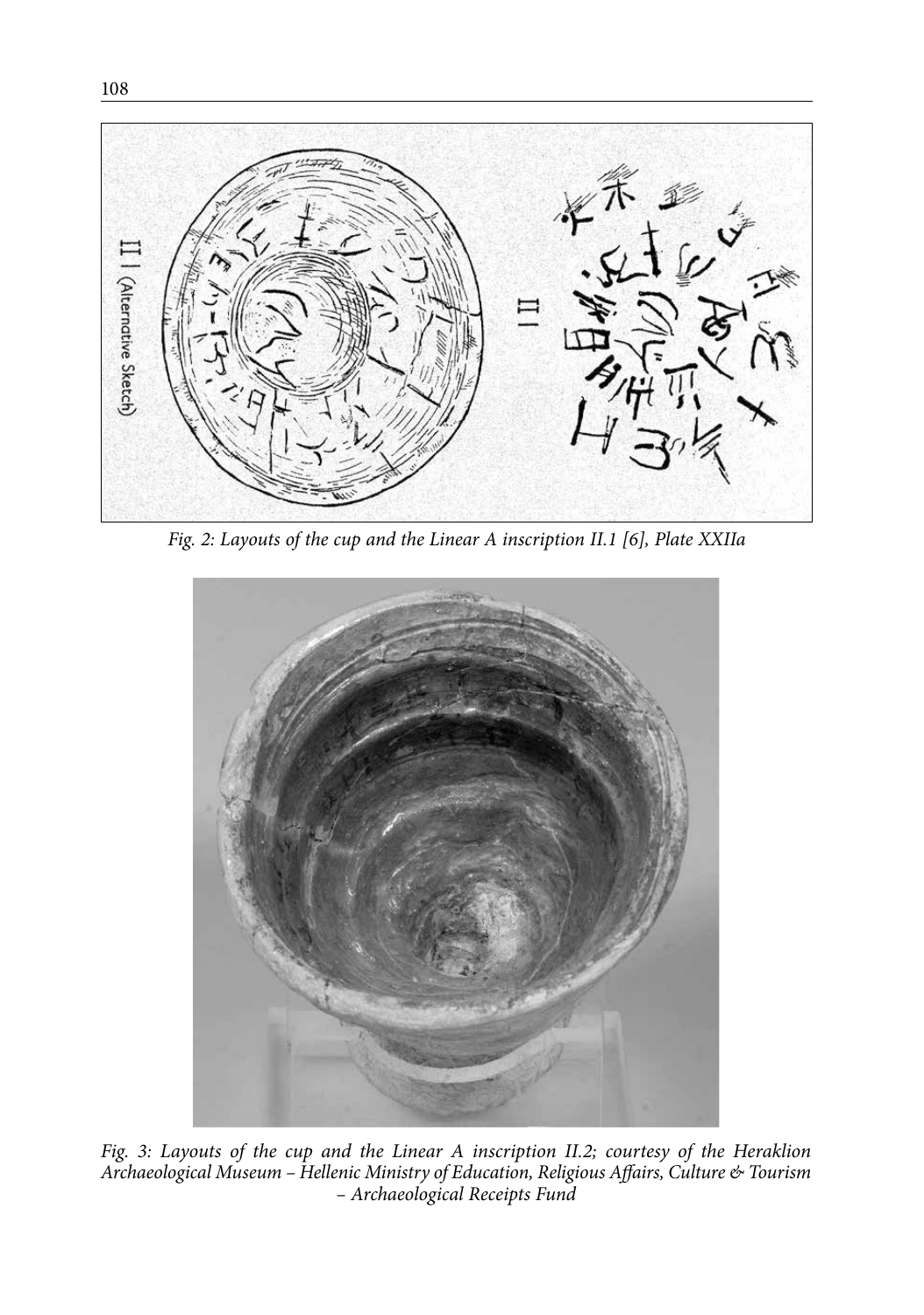The Inscription II.1

The inscription II.1, see Figs. 1 and 3) is written in continuo, i.e. without subdivision in words and as can be seen its characters are disposed on three components or rows A, B and C on the cup.



*Fig. 4: Layout of the Linear A inscription II.1 – A, B and C inscription components, character numbering by Evans [6], Plate XXII*

By maintaining the characters numbering by Evans, by means of the generally accepted syllabic values of the Linear A characters given by Packard [8] Fig. 5, bearing in mind the possible developed independent methods and forms, variant from that of other schools, used by the writer as remarked by Evans it is possible, tentatively, to associate to each character its corresponding phonetic value as shown in Tab. 1.

| Ch.     | $1-2$     | 3             | $\overline{4}$ | 5         | 6              |     | 8  | 9  | 10  | 11        | 12  |
|---------|-----------|---------------|----------------|-----------|----------------|-----|----|----|-----|-----------|-----|
| Ph.V    | $PU$ ?    | <b>JO?JU?</b> | A              | <b>WA</b> | <b>SA</b>      | ΚI  | RE | PA | ΚU  | <b>SE</b> | JA  |
| $[8]F5$ | 64        |               | 52             | 75        | 31             | 103 | 54 | 2  | 98  | 77        | 32  |
| Ch.     | 13        | 14            | 15             | 16        | 17             | 18  | 19 | 20 | 21  | 22        | 23  |
| Ph.V    | <b>NU</b> | WA?           | KU             | NA        | PA             | KU  | А  | U  | SA? | WI?       | DA? |
| $[8]F5$ | 25        | 75?           | 98             | 26        | $\overline{2}$ | 98  | 52 | 97 | 31? | 28        | 30  |

**Table 1:** Inscription II.1 - Each character and its corresponding phonetic value

– Ch character number; Ph.V: phonetic value; [8]F5: Linear A character number - see Packard [8] Fig. 5.

The direction of reading of the component B) would be indicated by the direction of flying of the bird of character 10, i.e. from left to right. The direction of reading of the component A seems not to conform to this rule and would be from right to left, see here below.

From the layouts in Figs. 1-2 it appears that a drinker bringing his lips on the free space between the characters 14 and 23 of the component A, so would have read first the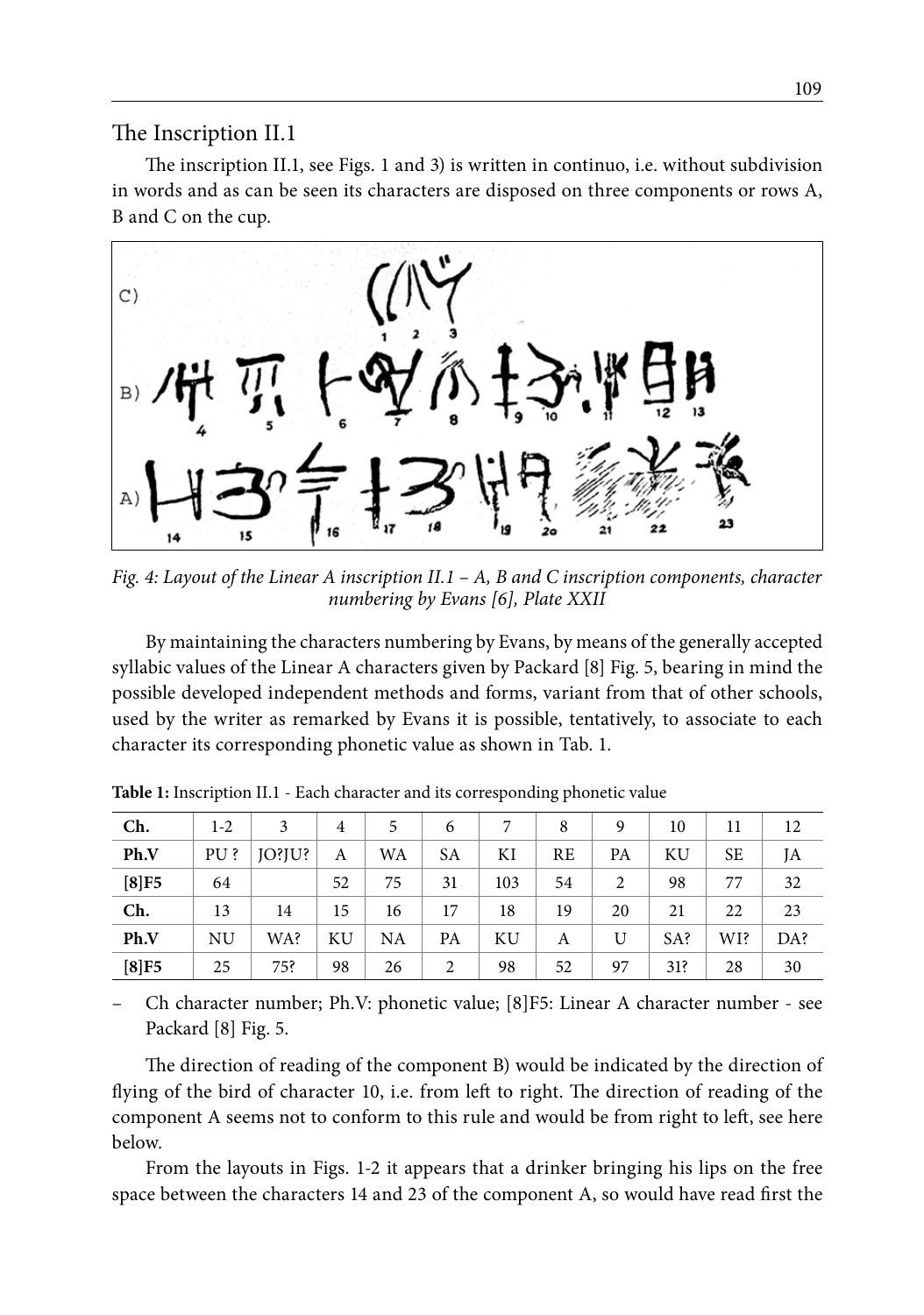component A of the inscription from right to left, i.e. from character 23 to character 14, second the component B starting from character 11, which is near the dot see Fig. 2 on the right side in correspondence with character 23, up to character 13 and then from character 4 up to character 10, third, the component C at the bottom of the cup.

Letting us guiding by possible similarities with Slavic and other ancient languages, we can tentatively subdivide the components in words as follows:

A 14-23: - DA WI SA U A KU PA NA KU WA, which can be separated in words as DAWISAU AKUPANA KUWA

DAWISAU: *to the virgin* or *to the goddess* – dat. subst. corresponding to Sanskr. divasa – *heaven*, devi – *goddess*, G. Sl. subst. deva – *virgin*, *pure one*, Blg. dial. subst. dif, def – *supernatural spirit*, and Old Blg. subst. djava – *virgin*.

AKUPANA: pure, clean – adj. corresponding to Blg. adj. ok**ъ**pana – *bathed*, *clean*, Old Ch. Sl. verb kupati – *to bath* or Slovene okopana – *bathed*.

KUWA: *wise*, *smart* – adj. corresponding to Sanskr. adj. kavi – *wise*, *smart* and Old. Blg. subst. kob**ъ** – *destiny*. It is observed that it could also correspond to the Old. Blg. subst. kov – *traitorous*, *dangerous*, like a spirit. But in this case it would also be related to the Slo., Blg., Srb-Cr. kovati – *to forge*, Blg. dial. kuva – *to forge*. This because in the past the smiths were considered not only smart and wise but also magicians.

Thus, the component A can be translated as: *to the pure and wise Goddess*.

B 11-13, 4-10: SE JA NU A WA KU PA NA KU WA, which can be separated in words as SEJA ANUWASA KIREPAKU

SEJA: *this* - dem. prn. as in the Linear A inscription on the golden pin of Mavro Spelio [1], it corresponds to the Blg. dial. fem. sing. prn. seja – *this one*.

ANUWASA: *new* – adj. corresponding to Sanskr. adj. neva – *new* and Blg. dial. adj. nuv – *new*.

KIREPAKU: *vessel*, *cup* – subst. corresponding to Sanskr. subst. karpara – *cup*, *bowl*, *cranium*, Blg. subst. cherepak – *vessel*, chirep – *pot* and Gen. Sl. subst. cherep – *skull*.

Thus, the component B can be translated as: *this new cup*.

C 1-3: PU JU or PU JO, which represent the word PUJO or PUJU:

PUJO, PUJU: *drink* – verb imper. corresponding to the Sanskr. verb paati – *to drink* and Blg. dial. puja – *I give someone to drink*.

Thus, the component C of the inscription can be translated as: *drink!* Consequently, the whole inscription can be translated as: *this new cup belongs to the pure and wise goddess, drink!*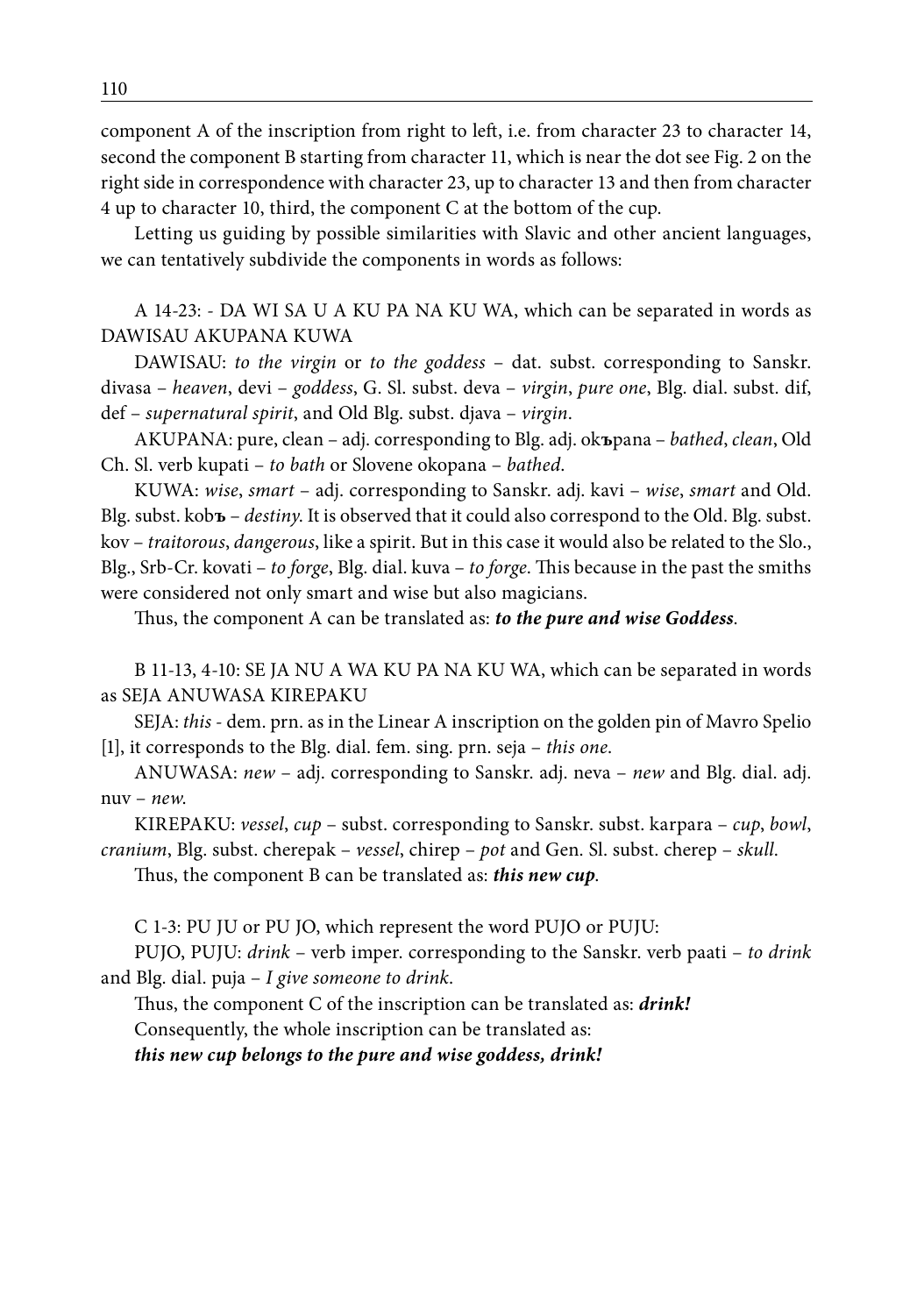The Inscription II.2

The layout of the cup with the Linear A inscription II.2 is not shown by the Plates XXII, XXIIa of [6]. Only shown in [6] is the layout of the inscription, see Fig. 3.



*Fig. 5: Layout of the Linear A inscription II.2 [1], Plate XXII with the adopted character numbering*

The inscription II.2 see Figs. 3-4 is written in continuo, and can be assumed that its characters are disposed on three components or rows A, B and C as in the inscription II.1.

By using the characters numbering shown in Fig. 4, by means of the generally accepted syllabic values of the Linear A characters given by Packard [8] Fig. 5, bearing in mind the possible developed independent methods and forms, variant from that of other schools, used by the writer as remarked by Evans it is possible, tentatively, to associate to each character its corresponding phonetic value as shown in Tab. 2.

| Ch.     |        | 3   | $\overline{4}$           | 5  | 6  |           | 8   | 9  | 10 | 11 | 12 |
|---------|--------|-----|--------------------------|----|----|-----------|-----|----|----|----|----|
| Ph.V.   | JO?JU? | PU? | А                        | KА | NU | KО        | DE  | DU | RA | RE | А  |
| $[8]F5$ |        |     | 52                       | 29 | 25 | 45        | 102 | 93 | 53 | 54 | 52 |
| Ch.     | 13     | 14  | 15                       | 16 | 17 | 18        | 19  | 20 | 21 |    |    |
| Ph.V.   | ZΑ     | -   | $\overline{\phantom{a}}$ | RA | KA | <b>RU</b> | А   | NA | DA |    |    |
| $[8]F5$ | 23     |     |                          | 53 | 29 | 53        | 52  | 26 | 30 |    |    |

**Table 2:** Inscription II.2 - Each character and its corresponding phonetic value

– Ch character number; Ph.V: phonetic value; [8]F5: Linear A character number - see Packard [8] Fig. 5.

The direction of reading of the component A would be indicated by the orientation of characters 16, 21, i.e. from left to right. The direction of reading of the component B would be indicated by the orientation of characters 9, 10, i.e. from left to right. A dot between characters 8, 9 would indicate a possible word separation.

From the layouts in Fig. 3 it appears that a drinker would have read first the component A, left to right, i.e. from character 14 to character 21, second the component B from left to right, i.e. from character 4 to character 13, third, the component A at the bottom of the cup.

Letting us guiding by possible similarities with Slavonic and other ancient languages, we can tentatively subdivide the components A - C in words as follows: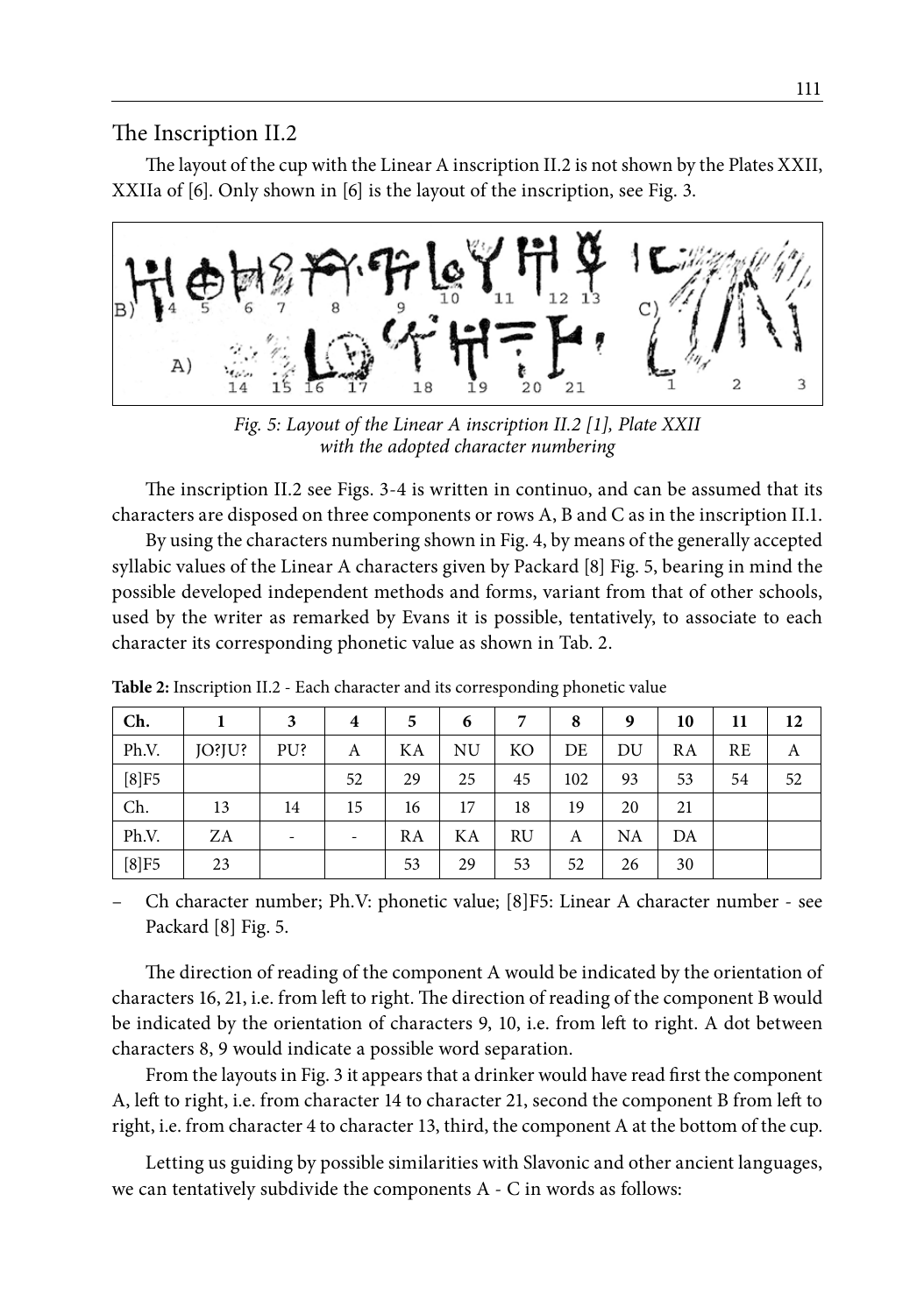B 14-21: - - RA KA RU A NA DE which can be separated in words as - -R AKARU ANADE or - -R AKALU ANADE:

R: ending R of a badly damaged and unknown word, perhaps *sacred*;

AKARU or AKALU: *water* - subst. corresponding to Phr. akala – *water,* Thr. akele – *spring*, Slo. kal - *spring*, Russ. ključ - *creek*.

ANADA: *there* – adv. corresponding to O. Ch. Sl. adv. onude – *there*, perhaps in the inscription with the meaning *here, that*.

Thus, the component A can be translated as: *-- this water.*

B 4-13: A KA NU KO DE DU RA RE A ZA or, bearing in mind that R and L are interchangeable in the Linear scripts: A KA NU KO DE DU LA LE A ZA, which can be separated in words as AKANUKO DEDULALE AZA:

AKANUKO: *king, ruler, first one* – subst. corresponding to Phr. akenanogavo and its variant akenas [9]. It is observed that the root ken can be found in Hitt. subst. hantezija – *front*, Sc. Gael. subst. ceann - *chief, master,* ceud - *first*, O.Ch.Sl. verb and subst. načenti – *to begin*, konь- *begin*.

DEDULALE: *Dedulale* – subst., personal name, perhaps the oldest variant of Pre-Greek personal name: Dedalus.

AZA: *I, me* – pron. corresponding to Slo. prn. jaz - *I, me*, Blg. prn. az - *I, me*, O.Ch. Sl. prn. azъ - *I, me*.

Thus, the component B can be translated as: *I am king Dedulale*, probably in the meaning of: *I belong to king Dedulale*.

C 1-3: PU JU or PU JO, which represent the word PUJO or PUJU:

PUJO, PUJU: drink – verb imper. corresponding to the Sanskr. verb paati – to drink and Blg. dial. puja – I give someone to drink.

Thus, the component C of the inscription can be translated as in II.1: drink!

Consequently, the whole inscription can be translated as: *This ( sacred?) water from me, belonging to king Dedulal, drink!*

#### Conclusion

The inscriptions are written in Linear A, the words in the inscriptions can be translated by means of similarities with corresponding words of Slavic languages. The translations indicate the intended use of the cups for votive libations, which appears a reasonable possibility. On the basis of these facts, our theory, set out in said previous papers [1-3], about the presence in the antiquity of a Minoan Slavic community in Crete and in the South-Eastern Europe appears further reinforced.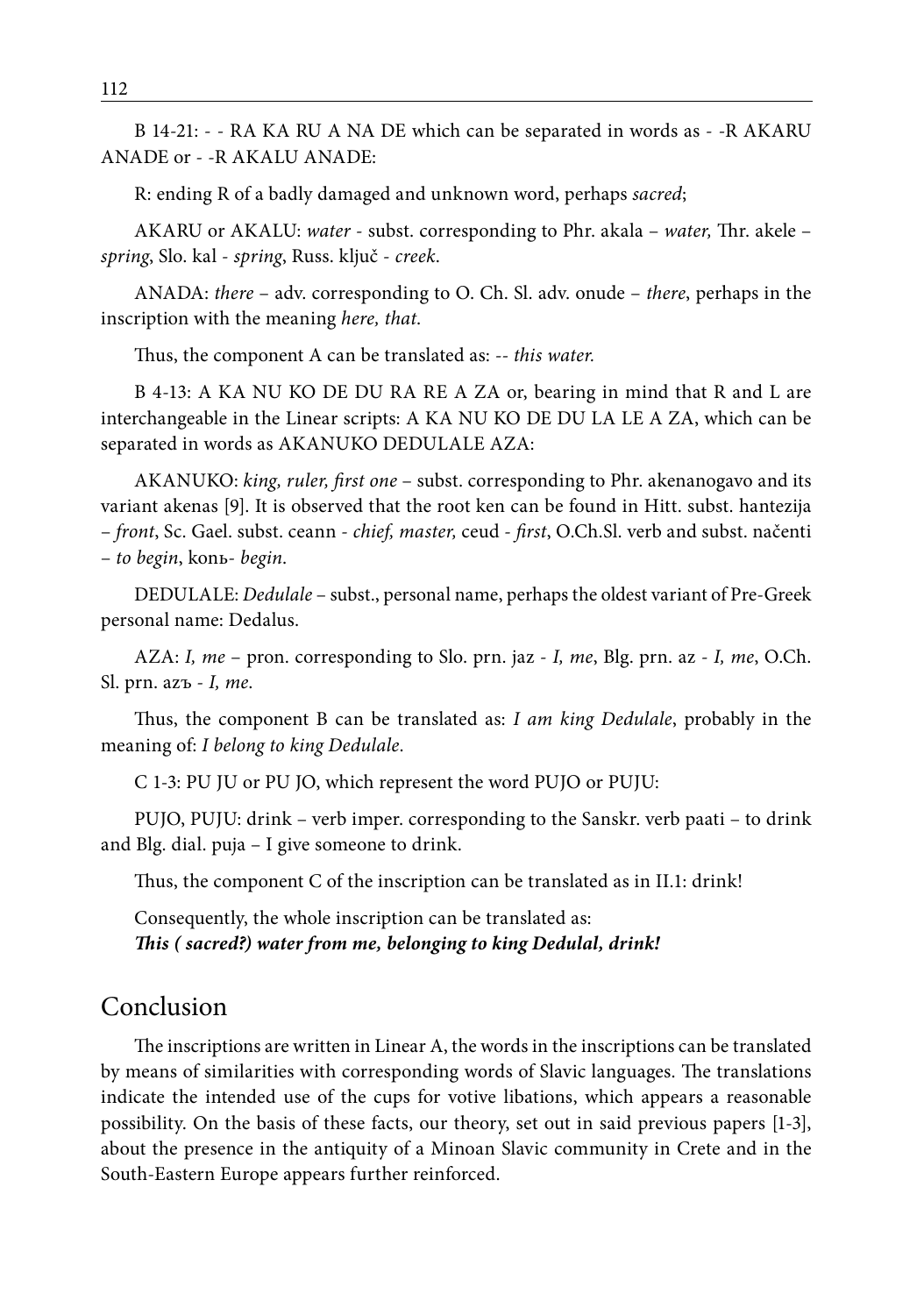| subst. – substantive                 | dat. – dative                     | Sanskr. – Sanskrit               | G. Sl. – generally Slavic |
|--------------------------------------|-----------------------------------|----------------------------------|---------------------------|
| Blg. – Bulgarian                     | Blg. dial. – Bulgarian<br>dialect | Old Blg. - Old<br>Bulgarian      | adj. – adjective          |
| Old Ch. Sl. – Old<br>Church Slavonic | $Slo. - Slovene$                  | $Srb-Cr.$ – Serbian–<br>Croatian | prn. -pronoun             |
| fem. – feminine                      | $sing. - singular$                | imper. – imperative              | Phr. – Phrygian           |
| Hitt. - Hittite                      | Sc. Gael. - Scottish<br>Gaelic    | Thr. – Thracian                  | Rus. – Russian            |
| adv. – adverb                        | dem. - demonstrative              |                                  |                           |

**Table of Abbreviations**

## Acknowledgement

We want to express our acknowledgement to Mr. G. Rathemiotakis Director of the Archaeological Museum of Heraklion, Crete for having sent us the images of the cups with the inscriptions II.1, II.2 in Figs. 1, 3 and his kind permission to insert them in the present article.

# Bibliography

- 1. P. Serafimov, G. Tomezzoli, Evidence for Early Slavic Presence in Minoan Crete, New Reading of the Linear A inscription on the Golden Signet Ring of Mavro Spelio, 1st International Topical Congress: До Кирилловская Славянская Писменность и Дохристианская Славянская Культура, Tom I, St. Petersburg, 2008, pp. 337-346; Published also in Proceedings of the 9th International Topical Conference, Origin of Europeans, Založništvo Jutro, Ljubljana 2011, pp. 219-229.
- 2. P. Serafimov, G. Tomezzoli, New Reading of the Linear A inscription on the Golden pin Cr-Zf-1 from Crete, Materials of the 2nd International Topical Congress: До Кирилловская Славянская Писменность и Дохристианская Славянская Культура - 12-14 May 2009, St. Petersburg, 2009, in press.
- 3. P. Serafimov, G. Tomezzoli, The Linear-A Inscription on the Female Clay Idol of Monte Morrone Italy, presented at the 1st Regional Conference: До Кирилловская Славянская Писменность и Дохристианская Славянская Культура - June 2010 Moscow, in press.
- 4. M. Alinei, Darwinism, traditional linguistics and the new Palaeolithic Continuity Theory of Language Evolution, Evolutionary Epistemology, Language and Culture, A non-adaptionist, systems theoretical approach, Springer, Berlin, Heidelberg, New York, 2000, pp. 121-147.
- 5. A. Evans, The Palace of Knossos, Provisional Report of the Excavations for the Year 1902, Reprinted from the Annual of the British School of Athens, No. VIII, 1901-1902, pages 107-110.
- 6. A. Evans, Scripta Minoa, The Written Documents of Minoan Crete with Special Reference to the Archives of Knossos, Vol. I, Oxford at the Claredon Press, 1909, pages 28-29.
- 7. W. C. Brice, Inscriptions in the Minoan Linear Script of Class A, Oxford, Printed at the University Pres by Vivian Ridler for the Society of Antiquaries, Burlington House, London, 1961, page 15 and Plates XXIIa, XXII.
- 8. D. Packard, Minoan Linear A, University of California Press, Berkeley, Los Angeles, London, 1974, Library of Congress C.C.N. 73-85794.
- 9. A. Lubostsky, Old Phrygian Areyastin Inscriptions, https://openaccess.leidenuniv.nl/bitstream/ handle/1887/2660/299\_011.pdf?sequence=1.